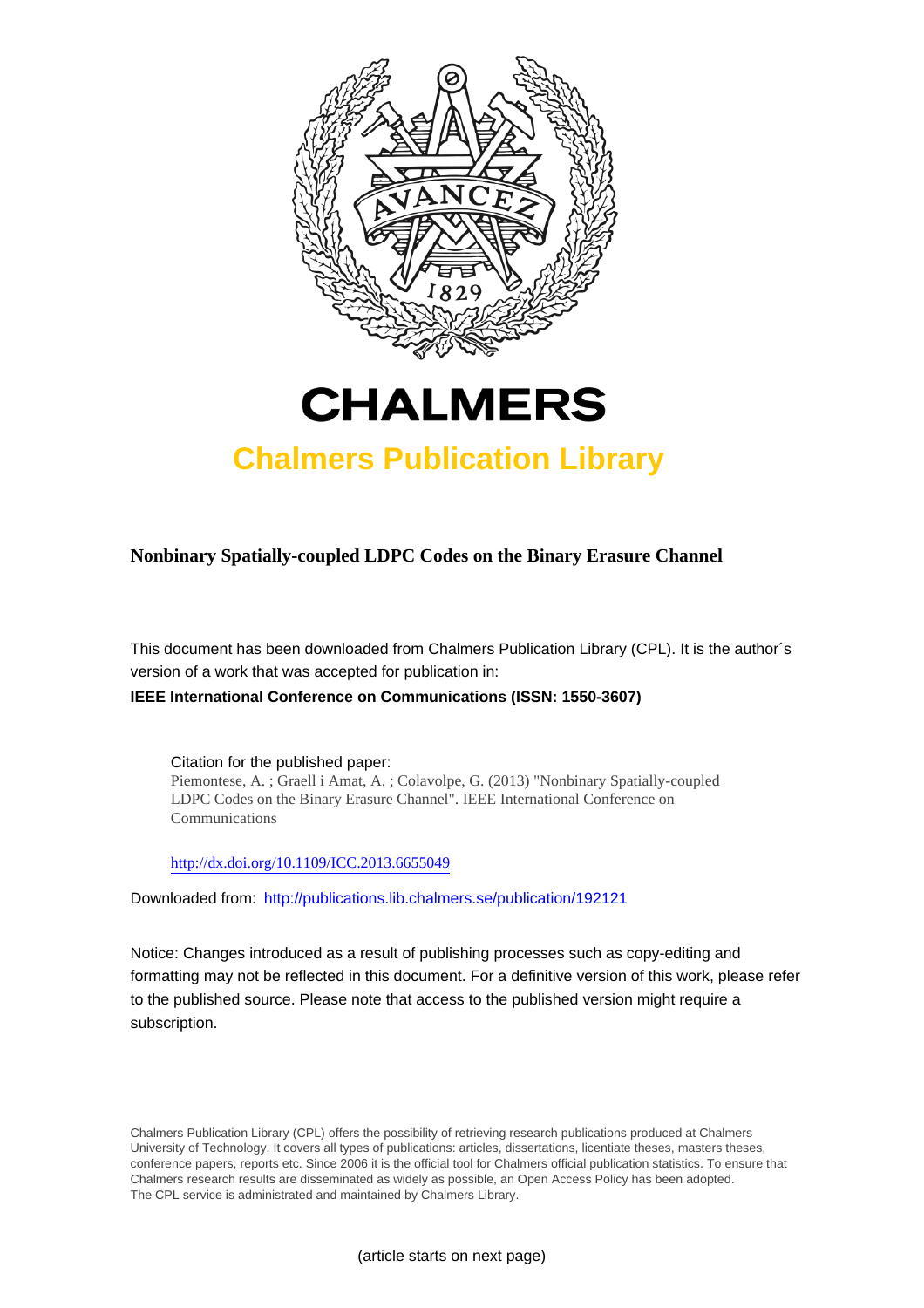# Nonbinary Spatially-Coupled LDPC Codes on the Binary Erasure Channel

Amina Piemontese<sup>†</sup>, Alexandre Graell i Amat<sup>‡</sup>, and Giulio Colavolpe<sup>†</sup>

†Universit`a di Parma, Dipartimento di Ingegneria dell'Informazione, Viale G. P. Usberti 181/A, Parma, Italy ‡ Department of Signals and Systems, Chalmers University of Technology, Gothenburg, Sweden.

*Abstract*— We analyze the asymptotic performance of nonbinary spatially-coupled low-density parity-check (SC-LDPC) codes built on the general linear group, when the transmission takes place over the binary erasure channel. We propose an efficient method to derive an upper bound to the maximum a posteriori probability (MAP) threshold for nonbinary LDPC codes, and observe that the MAP performance of regular LDPC codes improves with the alphabet size. We then consider nonbinary SC-LDPC codes. We show that the same threshold saturation effect experienced by binary SC-LDPC codes occurs for the nonbinary codes, hence we conjecture that the BP threshold for large termination length approaches the MAP threshold of the underlying regular ensemble.

# I. INTRODUCTION

Low-density parity-check (LDPC) codes are a powerful class of codes achieving rates very close to capacity for binary memoryless symmetric (BMS) channels. Their excellent performance, however, usually requires long block lengths over the binary field. For short-to-moderate block lengths, nonbinary LDPC codes have been shown to outperform their binary counterparts [1]. For this reason, nonbinary LDPC codes designed over Galois fields of order  $2^m$  (GF $_2^m$ ), where  $m$ is the number of bits per symbol, have received a considerable interest in the last few years. Their performance under iterative decoding was analyzed in [2], [3]. In [2] the density evolution (DE) for nonbinary LDPC code ensembles defined with respect to the general linear group over the binary field was derived for the binary erasure channel (BEC). It was shown that the messages exchanged in the belief propagation (BP) decoder can be interpreted as subspaces of the vector space  $GF_2^m$ , which need to be enumerated. Also, it was observed in [2] that the BP threshold of some nonbinary LDPC code ensembles improves up to a certain  $m$  and then worsens for increasing values of m. Upper bounds to the maximum a posteriori probability (MAP) thresholds of nonbinary LDPC code ensembles were also given, and they were conjectured to be tight. Later, in [4], the Maxwell construction of [5], relating the performance of the MAP and the BP decoder, was shown to hold for nonbinary LDPC codes over  $GF_2^2$ .

Spatially-coupled LDPC (SC-LDPC) codes [6] have received notable attention in the recent years due to their outstanding performance for a myriad of channels and communication problems. For the BEC, it was proved in [7] that the BP decoding threshold of a binary SC-LDPC code approaches the optimal MAP threshold of the underlying LDPC block code ensemble, a phenomenon known as *threshold saturation*.

This result has been recently extended to BMS channels [8], and the same phenomenon has been observed for many other channels, such as the multiple access and the relay channel. However, despite their excellent performance for long blocks, for fixed block length SC-LDPC codes perform poorly for the short-to-moderate block length regime, worse than, e.g., irregular LDPC codes.

In this paper, we consider nonbinary SC-LDPC codes for transmission over the BEC. To the best of our knowledge, only the recently submitted paper [9] addresses the construction of nonbinary SC-LDPC codes and reports some BP thresholds for the BEC. However, no analysis on the MAP threshold nor on the threshold saturation phenomenon of nonbinary SC-LDPC codes is performed in [9]. Here, to analyze the asymptotic performance of nonbinary SC-LDPC codes we first consider nonbinary LDPC codes and, in particular, analyze their MAP threshold. We give a systematic and elegant way to generate all subspaces of  $GF_2^m$  of a certain dimension, which allows us to compute the BP extrinsic information transfer (BP EXIT) function for an arbitrary  $m$  and subsequently an upper bound to the MAP threshold for nonbinary LDPC codes. We show that the MAP threshold bound of regular ensembles improves with  $m$  and approaches the Shannon limit. We then analyze nonbinary SC-LDPC codes and show that, contrary to regular and irregular LDPC codes for which the BP decoding threshold worsens for high values of  $m$ , the BP threshold of nonbinary SC-LDPC codes with large termination length improves with  $m$  (for the values analyzed) and tends to the Shannon limit. We also show the threshold saturation phenomenon for given  $m$ , and we conjecture that the BP threshold of SC-LDPC codes with increasing termination length saturates to the MAP threshold of the underlying regular ensemble.

#### II. NONBINARY LDPC CODES

We consider transmission over a BEC with erasure probability  $\varepsilon$  using nonbinary LDPC codes defined over the general linear group [2]. The code symbols are elements of the binary vector space  $GF_2^m$  of dimension m. The code block length is  $n$  symbols, and we transmit on the BEC the  $m$ -tuples representing their binary image. Therefore, we interpret the codeword as a binary codeword of length  $nm$ . We denote by  $x_i$  the *i*th information bit and by  $y_i$  the corresponding channel output, which is a random variable over  $\{0, 1, ?\}$ , where symbol ? denotes an erasure. The channel outputs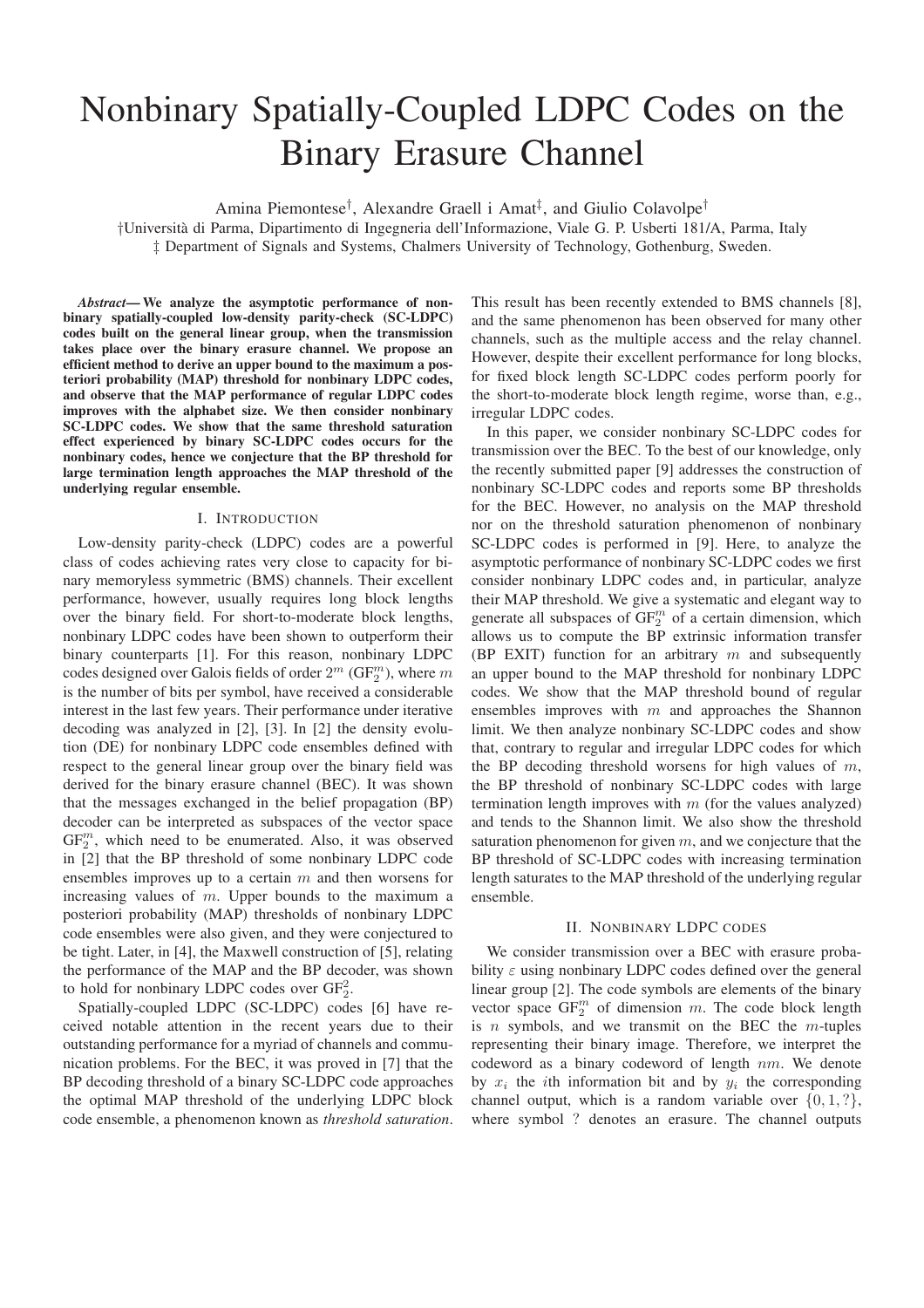are collected into the vector  $y = \{y_1, \ldots, y_{nm}\}\$ . Also, we denote by  $y_{\sim i}$  the vector of the channel outputs when the ith sample is omitted. We denote a regular nonbinary LDPC code ensemble as  $\mathcal{G}(d_{v}, d_{c}, m)$ , where  $d_{v}$  is the variable-node degree and  $d_c$  is the check-node degree. Given a code in this ensemble, we associate to each edge of the corresponding graph a bijective linear mapping  $f: GF_2^m \to GF_2^m$ , chosen uniformly at random. The set of mappings is the general linear group  $GL_2^m$  over the binary field, which is the set of all  $m \times m$ invertible matrices whose entries take values on  $\{0, 1\}$ . The design rate r of a code in the ensemble  $\mathcal{G}(d_{v}, d_{c}, m)$  does not depend on m and can be expressed as  $r = 1 - \frac{1}{r}$  $d_{\mathrm{v}}$ .

Figure on *th* and can be expressed as  $t = 1$  d<sub>c</sub>.<br>In this work, we are interested in the asymptotic average performance of the regular ensemble when  $n \to \infty$ . The asymptotic performance of LDPC codes can be analyzed in terms of the MAP and BP thresholds. We denote the MAP and the BP thresholds by  $\varepsilon^{MAP}$  and  $\varepsilon^{BP}$ , respectively. In the case of transmission over the BEC,  $\varepsilon^{MAP}$  is the largest channel parameter such that the normalized conditional entropy converges to zero. The evaluation of  $\varepsilon^{MAP}$  is not an easy task, but an upper bound can be obtained by computing the asymptotic average BP EXIT function, which corresponds to running a BP decoder on a very large graph until the decoder has reached a fixed point. This can be accomplished by means of the DE method [10]. Given a code G in the ensemble  $G$ , the BP EXIT function at the  $\ell$ th iteration is defined as

$$
h_{\mathbf{G}}^{\text{BP},\ell}(\varepsilon) = \frac{1}{nm} \sum_{i} P(\hat{x}_i^{\ell} = ? | \mathbf{y}_{\sim i}),
$$

where  $\hat{x}_i^{\ell}$  is the estimate delivered by the BP decoder at the  $\ell$ th iteration. The asymptotic average BP EXIT function of the ensemble is defined as

$$
h^{\rm BP}(\varepsilon) = \lim_{\ell \to \infty} \lim_{n \to \infty} \mathbb{E}_{\mathbb{G}}[h_{\mathbb{G}}^{\rm BP,\ell}(\varepsilon)]. \tag{1}
$$

Starting at  $\varepsilon = 0$ , the function is zero until  $\varepsilon = \varepsilon^{BP}$ , at which point it jumps to a non-zero value and continues smoothly until it reaches one at  $\varepsilon = 1$ . An upper bound for the MAP threshold  $\bar{\varepsilon}^{MAP}$  can then be obtained by searching the unique value in  $[\varepsilon^{BP}, 1]$  such that  $\int_{\varepsilon^{MAP}}^{1} h^{BP}(\varepsilon) d\varepsilon = r$ . Operationally, we integrate the curve  $h^{\text{BP}}(\varepsilon)$  starting at  $\varepsilon = 1$  until the area under the curve is equal to the design rate of the code. Since we consider regular ensembles whose BP EXIT functions jump at most once, this bound is conjectured to be tight [5]. (For general ensembles, a tighter bound can be achieved by using the extended BP EXIT function [5].)

# *A. Density evolution of nonbinary LDPC codes*

The messages exchanged in the BP decoding are real vectors of length  $2^m$ , the *i*th element of which represents the a posteriori probability that the symbol is  $i$ . In [2], it was shown that in the case of transmission over the BEC the performance does not depend on the transmitted codeword and hence without loss of generality the transmission of the allzero codeword can be considered. Under this assumption, the messages arising in the BP decoder assume a simplified form. In particular, the non-zero entries of a message are all equal

and the message itself is equivalent to a subspace of  $GF_2^m$ . The number of different subspaces of dimension k of  $GF_2^m$  is given by the Gaussian binomial coefficient,

$$
G_{m,k} = \begin{bmatrix} m \\ k \end{bmatrix} = \begin{cases} 1 & \text{if } k = m \text{ or } k = 0, \\ \prod_{\ell=0}^{k-1} \frac{2^m - 2^{\ell}}{2^k - 2^{\ell}} & \text{otherwise.} \end{cases} \tag{2}
$$

Since the non-zero elements of a message are equal, it is sufficient to keep track of the dimension of the messages [2]. We say that a message has dimension  $k$  if it has  $2^k$  non-zero elements. If a message coming from a node has dimension  $k$ , it means that the symbol is known to be one out of  $2^k$  possible symbols or, equivalently, that at that node  $m - k$  relations on the bits composing the symbol are known. Let us consider the three subspaces of dimension one of  $GF_2^2$ ,  $S_1 = \{00, 01\}$ ,  $S_2 = \{00, 10\}$  and  $S_3 = \{00, 11\}$ . Subspaces  $S_1$  and  $S_2$  are representative of the case where one bit has been recovered and the other is still erased, while  $S_3$  represents the case where the two bits are erased but their sum modulo-2 is known.

Let  $P_{c}^{(\ell)}(k, d_c)$  be the probability that a randomly chosen message computed by a check node and directed to a connected variable node at the  $\ell$ th iteration has dimension k, and let  $P_{\rm v}^{(\ell)}(k, d_{\rm v})$  be the probability that a randomly chosen message computed by a variable node and directed to a check node at the  $\ell$ th iteration has dimension  $k$ . At the check nodes, the BP decoder computes the sum of the subspaces corresponding to the incoming messages. We have the following recursion for  $d_c \ge 3$  and  $c = 4, \ldots, d_c$  [2]

$$
P_c^{(\ell)}(k,3) = \sum_{i=0}^k \sum_{j=k-i}^k C_{i,j,k}^m P_c^{(\ell)}(i,d_v) P_c^{(\ell)}(j,d_v)
$$
  

$$
P_c^{(\ell)}(k,c) = \sum_{i=0}^k \sum_{j=k-i}^k C_{i,j,k}^m P_c^{(\ell)}(i,c-1) P_c^{(\ell)}(j,d_v),
$$

where  $C_{i,j,k}^m = \frac{G_{m-i,m-k}G_{i,k-j}2^{(k-i)(k-j)}}{G_{m,m-j}}$  $\frac{G_{i,k-j}z}{G_{m,m-j}}$  is the probability of choosing a subspace of dimension  $j$  whose sum with a subspace of dimension  $i$  has dimension  $k$ .

At variable nodes, the decoder computes the intersection of the subspaces corresponding to the incoming messages. We denote by  $P_{\varepsilon}(i)$  the probability that the message coming from the channel has dimension  $i$ , which is equivalent to the probability that  $i$  bits are erased by the channel. We have

$$
P_{\varepsilon}(i) = {m \choose i} \varepsilon^{i} (1-\varepsilon)^{m-i}, \ i = 0, \ldots, m.
$$

We have the following recursion for  $d_v \ge 2$  and  $v =$  $3, \ldots, d_{v} [2]$ 

$$
P_v^{(\ell+1)}(k,2) = \sum_{i=k}^m \sum_{j=k}^{m-i+k} V_{i,j,k}^m P_{\varepsilon}(i) P_c^{(\ell)}(j,d_c)
$$
  

$$
P_v^{(\ell+1)}(k,v) = \sum_{i=k}^m \sum_{j=k}^{m-i+k} V_{i,j,k}^m P_v^{(\ell+1)}(i,v-1) P_c^{(\ell)}(j,d_c),
$$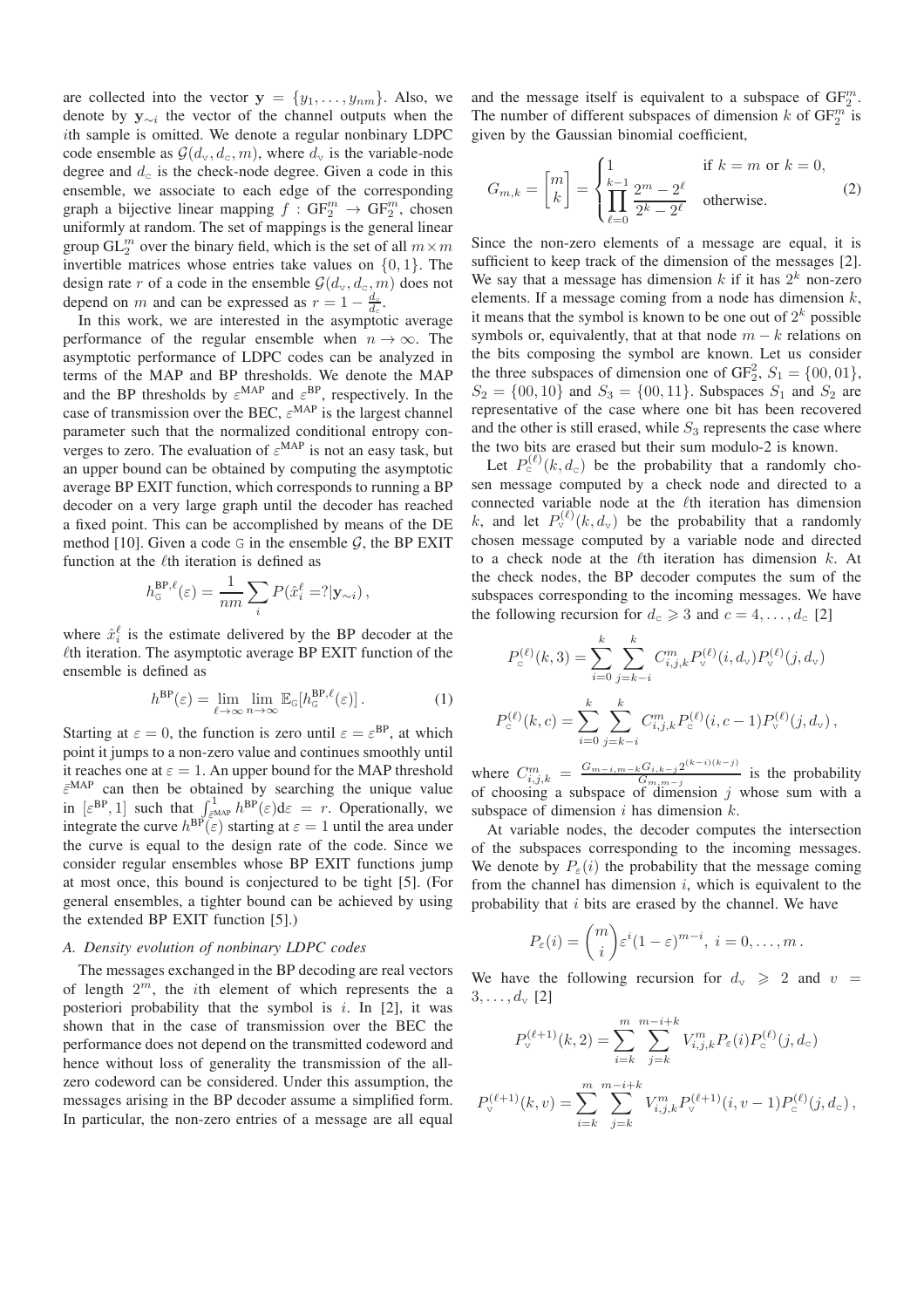where  $V_{i,j,k}^{m} = \frac{G_{i,k}G_{m-i,j-k}2^{(i-k)(j-k)}}{G_{m,i}}$  $\frac{G_{m,j}}{G_{m,j}}$  is the probability of choosing a subspace of dimension  $j$  whose intersection with a subspace of dimension i has dimension  $k$ .

The asymptotic BP threshold is the largest channel parameter such that the decoding is successful and can be found as

 $\varepsilon^{\text{BP}} = \sup \{ \varepsilon \in [0,1] : P_{\mathrm{v}}^{(\ell)}(0,d_{\mathrm{v}}) \xrightarrow{\ell \to \infty} 1 \}.$ 

# III. BP-EXIT FUNCTION AND MAP THRESHOLD

To draw the asymptotic average BP EXIT function from (1) we need to compute the bit erasure probabilities of the extrinsic BP decoder  $P(\hat{x}_{i}^{\ell} = ? | \mathbf{y}_{\sim i})$ . In this section, starting from the DE equations in the previous section, we obtain the expression of the extrinsic messages delivered by the BP decoder. We then propose a method to compute the extrinsic bit probability  $P(\hat{x}_i^{\ell} = ? | \mathbf{y}_{\sim i})$  to draw the BP EXIT function for arbitrary m.

We can obtain the extrinsic symbol estimate of the BP decoder  $\Psi_{\text{ext}}^{(\ell)}$  at the  $\ell$ th iteration taking into account all incoming messages to a variable node from the connected check nodes. Notice that due to the extrinsic nature of the message, the channel observations do not contribute in its computation. We define  $P_{\text{ext}}^{(\ell)}(k)$ ,  $k = 0, \ldots, m$ , the probability that the message  $\Psi_{\text{ext}}^{(\ell)}$  has dimension k and we have the following recursion for  $d_{v} \geqslant 2$  and  $v = 3, \ldots, d_{v}$ 

$$
P_{\text{ext}}^{(\ell+1)}(k,2) = \sum_{i=k}^{m} \sum_{j=k}^{m-i+k} V_{i,j,k}^{m} P_{\text{c}}^{(\ell)}(i,d_{\text{c}}) P_{\text{c}}^{(\ell)}(j,d_{\text{c}})
$$

$$
P_{\text{ext}}^{(\ell+1)}(k,v) = \sum_{i=k}^{m} \sum_{j=k}^{m-i+k} V_{i,j,k}^{m} P_{\text{ext}}^{(\ell+1)}(i,v-1) P_{\text{c}}^{(\ell)}(j,d_{\text{c}}).
$$

Finally, we have

$$
P_{\text{ext}}^{(\ell+1)}(k) = P_{\text{ext}}^{(\ell+1)}(k, d_{v}).
$$

To compute (1), we let the number of decoder iterations go to infinity. We define the following asymptotic quantities

$$
P_{\text{ext}}(k) = \lim_{\ell \to \infty} P_{\text{ext}}^{(\ell)}(k)
$$

$$
\hat{x}_i = \lim_{\ell \to \infty} \hat{x}_i^{(\ell)}, \quad \Psi_{\text{ext}} = \lim_{\ell \to \infty} \Psi_{\text{ext}}^{(\ell)}
$$

and obtain

$$
P(\hat{x}_i = ? | \mathbf{y}_{\sim i}) = \sum_{k=0}^{m} P(\hat{x}_i = ? | \dim(\Psi_{\text{ext}}) = k, \mathbf{y}_{\sim i}) P_{\text{ext}}(k).
$$
\n(3)

Thanks to the tree assumptions, the probabilities in (3) do not depend on  $i$  and (3) is actually the BP extrinsic entropy of a bit  $h^{\text{BP}}(\varepsilon)$ . To evaluate the probabilities  $P(\hat{x}_i = ? | \text{dim}(\Psi_{\text{ext}}) = k, \mathbf{y}_{\sim i}),$  we have to enumerate the subspaces associated to the message  $\Psi_{\text{ext}}$ , so that we can compute

$$
P(\hat{x}_i = ? | \dim(\Psi_{\text{ext}}) = k, \mathbf{y}_{\sim i}) = \frac{1}{G_{m,k}} \sum_{z=1}^{G_{m,k}} P_z^{(k)}(\hat{x}_i = ? | \mathbf{y}_{\sim i}),
$$

where  $P_z^{(k)}(\hat{x}_i = ? | \mathbf{y}_{\sim i})$  is the extrinsic bit erasure probability associated to the zth subspace of dimension  $k$ , given an arbitrary but fixed ordering.

We propose an efficient method to identify the subspaces and to derive the corresponding extrinsic erasure probability. Note that each subspace of dimension  $k$  can be interpreted as the set of  $2^k$  codewords of an  $(m, k)$  binary linear block code of length  $m$ . Therefore, we can associate to each subspace of dimension k an  $(m - k) \times m$  matrix (the parity-check matrix of the code) such that the symbols corresponding to the nonzero entries in the message belong to the nullspace of the matrix, meaning that the subspace associated to the message is the nullspace of the matrix. Thus, finding all subspaces of a certain dimension  $k$  reduces to find all parity-check matrices that generate a different  $(m, k)$  code. An efficient way to find these matrices is to find all  $(m - k) \times m$  binary matrices in row-reduced echelon form containing no zero rows. The set of these matrices is denoted here as  $\mathcal{R}_{m,k}$ . A row-reduced echelon binary matrix is defined as a matrix in which (i) the first one in every row is in a column where all other elements are zero and (ii) the number of leading zeros increases in every row. The nature of these matrices ensures that their nullspaces are distinct. Thus, the number of matrices in  $\mathcal{R}_{m,k}$  corresponds to the number of different subspaces (or codes) of dimension  $k$  of  $GF_2^m$ . These matrices can be efficiently found by using a modified version of the algorithm described in [11].

*Example 1:* There are seven different subspaces of dimension one of  $GF_2^3$ , and we associate to them the matrices in  $\mathcal{R}_{3,1}$ 

$$
\mathcal{R}_{3,1} = \left\{ \begin{bmatrix} 1 & 0 & 0 \\ 0 & 1 & 0 \end{bmatrix}, \begin{bmatrix} 1 & 0 & 0 \\ 0 & 1 & 1 \end{bmatrix}, \begin{bmatrix} 1 & 0 & 0 \\ 0 & 0 & 1 \end{bmatrix}, \begin{bmatrix} 0 & 1 & 0 \\ 0 & 0 & 1 \end{bmatrix}, \begin{bmatrix} 1 & 0 & 1 \\ 0 & 1 & 1 \end{bmatrix}, \begin{bmatrix} 1 & 0 & 1 \\ 0 & 1 & 0 \end{bmatrix}, \begin{bmatrix} 1 & 1 & 0 \\ 0 & 0 & 1 \end{bmatrix} \right\}.
$$

The next step consists of the computation of the erasure probability associated to each subspace. We know that  $P(\hat{x}_i = ? | \text{dim}(\Psi_{\text{ext}}) = 0, \mathbf{y}_{\sim i}) = 0$  since if the subspace has dimension 0 the symbol is perfectly recovered after BP decoding. Also,  $P(\hat{x}_i = ? | \dim(\Psi_{ext}) = m, \mathbf{y}_{\sim i}) = 1$  since in this case we have complete uncertainty on the transmitted symbol. The cases  $k = 1, \ldots, m - 1$  are less intuitive. However, this problem is easy to solve by interpreting each subspace as an  $(m, k)$  code with corresponding parity-check matrix in  $\mathcal{R}_{m,k}$  and computing the probability of erasure assuming transmission over the BEC with erasure probability  $\varepsilon$ . Since the length of these codes is generally very short, we can evaluate the erasure probability by using the full complexity decoding algorithm. Given the zth subspace of dimension  $k$ , whose nullspace is generated by the matrix  $R^z$  we compute  $P_{z}^{(k)}(\hat{x}_{i} = ?|\mathbf{y}_{\sim i})$  as [10]

$$
\sum_{\mathcal{E}\subseteq[m]\smallsetminus\{i\}}\varepsilon^{|\mathcal{E}|}(1-\varepsilon)^{m-1-|\mathcal{E}|}(1+\mathrm{rank}(R_{\mathcal{E}}^z)-\mathrm{rank}(R_{\mathcal{E}\cup i}^z)),
$$

where  $\mathcal{E} \subseteq [m] = \{1, \ldots, m\}$  denotes the index set of erasures and  $R_{\mathcal{E}}^z$  denotes the submatrix of  $R^z$  indexed by the elements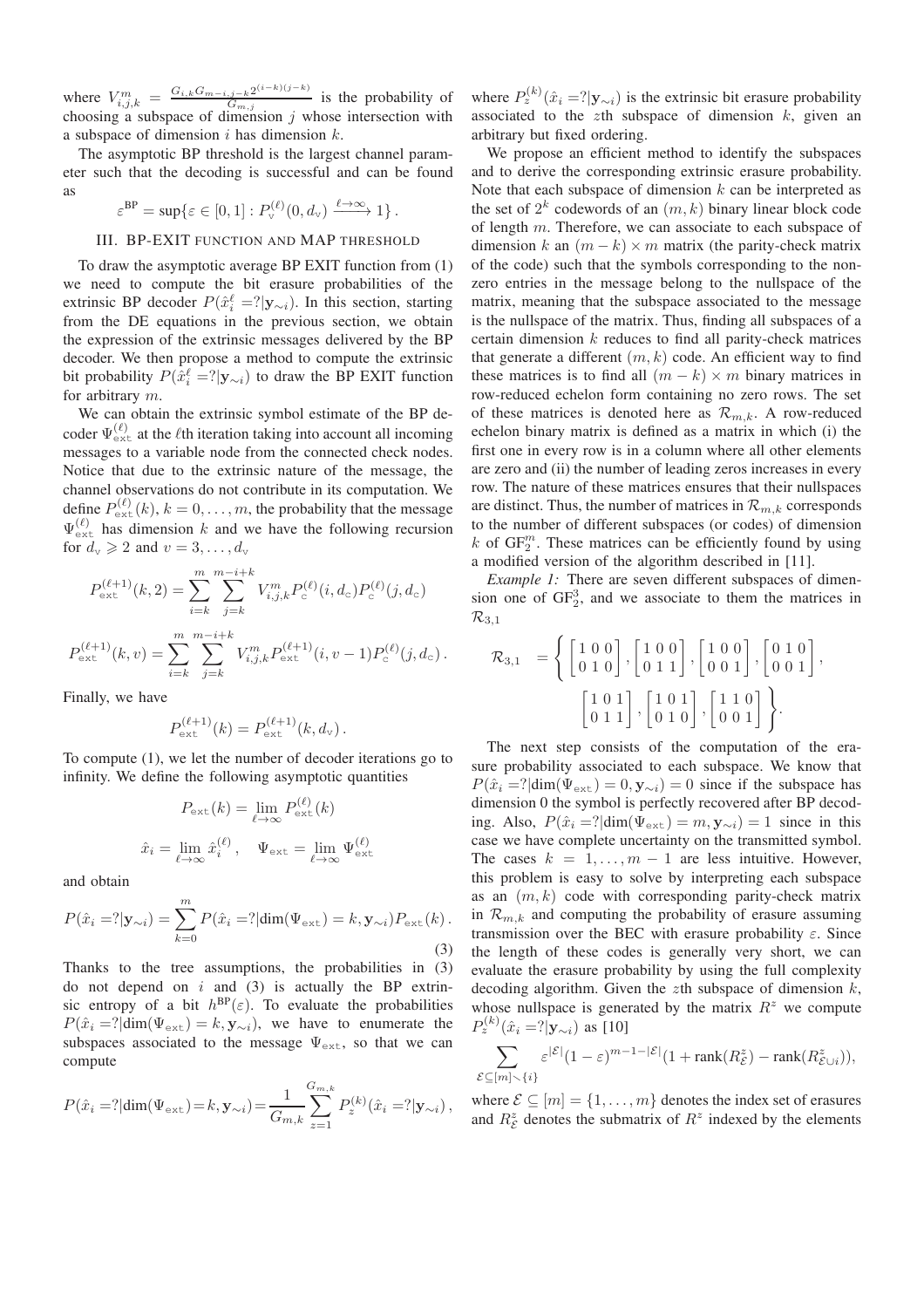TABLE I EXPRESSION OF  $h^{\text{BP}}(\varepsilon)$  for  $m=1,\ldots,4.$   $G_{m,k}$  is the Gaussian binomial coefficient.



Fig. 2. Chains of nine protographs for the regular ensemble  $\mathcal{G}(3,6,m)$ . Top: non-interacting protographs. Bottom: a coupled chain of protographs.

Consider as an example the coupling of regular codes with  $d_v = 3$  and  $d_c = 6$ . The protograph for a  $\mathcal{G}(3,6,m)$  ensemble is composed of two variable nodes and one check node, as shown in Fig. 2 at the top. We consider a chain of L protographs, adding a *spatial* dimension to our code. Since these graphs do not interact, the chain behaves like the original (3, 6) regular code. An SC-LDPC code is then obtained by coupling the protographs: We connect the protograph at position  $i, i = 0, \ldots, L - 1$ , to one neighboring protograph on the left, and to one neighboring protograph on the right, as shown in Fig. 2 at the bottom. We denote this coupled ensemble as  $\mathcal{G}_C(3,6,m,L)$ . Locally, the connectivity does not change with respect to the underlying ensemble. The only difference is at the boundaries, where one check node is added on each side to terminate the chain. Check nodes at positions  $i \in [1, L - 2]$  have degree six, while the degree of the remaining check nodes decreases linearly according to their position. Having lower degree check nodes helps the decoder, at the expense of a loss in terms of design rate, which is reduced to  $r_{3,6}(L) = \frac{1}{2} - \frac{1}{L}$  [7]. By increasing L, the rate loss is reduced, while the beneficial effect of low-degree check nodes on the BP performance does not vanish.

To draw the BP EXIT function for the coupled ensemble, we apply the DE described in Section II-A to each section  $i \in [0, L - 1]$ , taking into account of the *spatial* structure of the code. We then compute the extrinsic symbol estimate for each section and the corresponding BP extrinsic bit entropy. The BP EXIT function of the SC ensemble is finally obtained by averaging over the  $L$  entropies of the chain.

In Fig. 3, we show the BP EXIT curves of the ensembles  $\mathcal{G}_C(3,6,m,L)$  for  $m=1$  and  $m=3$ , for several values of L. The corresponding BP and MAP thresholds for  $m = 3$  are

ε Fig. 1. BP EXIT curves for regular ensembles  $G(3, 6, m)$ , with  $m =$ 

0 0.2 0.4 0.6 0.8 1

m

of  $\mathcal{E}$ . In Table I, we report the expression of  $h^{\text{BP}}(\varepsilon)$  for  $m =$  $1, \ldots, 4.$ 

# *A. Results*

 $1, \ldots, 7.$ 

0

0.2

0.4

 $h^{\rm BP}$ 

0.6

0.8

1

In Fig. 1, we plot the asymptotic average BP EXIT curves for the regular ensembles  $\mathcal{G}(3, 6, m)$ , with  $m = 1, \ldots, 7$ . We recall that the BP threshold  $\varepsilon_{\rm BP}$  is the point at which the curve jumps to a non-zero value. The figure shows that the BP threshold decreases as the alphabet size increases. This is in line with previous results in the literature, which state that the performance of the BP decoder degrades by moving to nonbinary alphabets when the variable node degree distribution is greater than two [2]. On the other hand, the MAP performance of the considered ensembles seems to improve when m increases. In Table II, we list the BP thresholds and the upper bounds on the MAP threshold  $\bar{\varepsilon}_{MAP}$ . Note that  $\bar{\varepsilon}_{MAP}$ rapidly increases with  $m$  and approaches the channel capacity. Similar results were obtained for other ensembles.

# IV. NONBINARY SPATIALLY-COUPLED LDPC CODES

We consider nonbinary SC-LDPC code ensembles similar to the ensembles defined in [12] for binary codes, which are derived from regular convolutional protographs by termination.